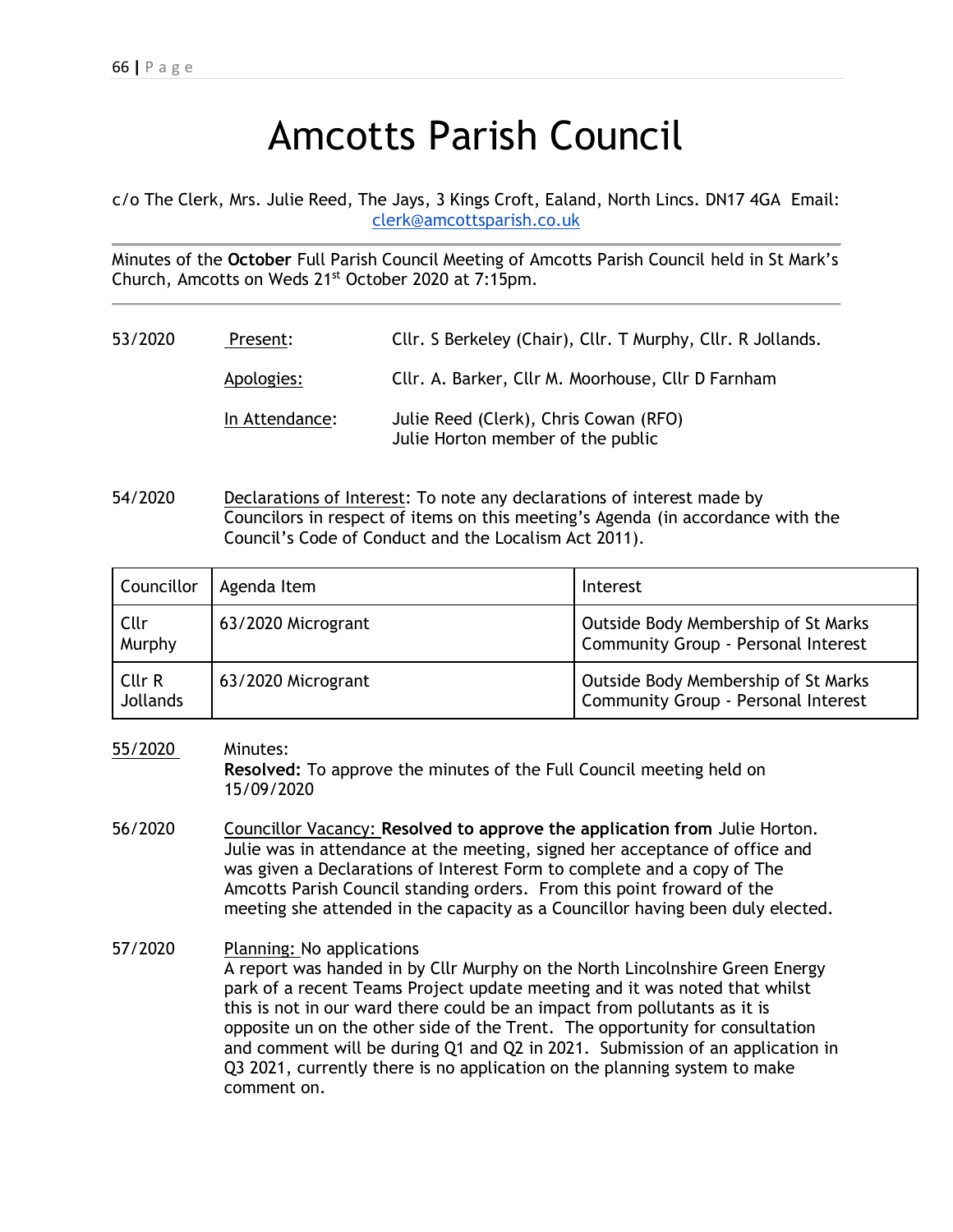- 58/2020 Correspondence from Clerk The investigation of Flashing speed signs for the village £2695 **Resolved:** Clerk to acquire further quotes for the next meeting Noted that the Clerk has written to Mr Molitor in regards to the replacement bus shelter and is awaiting a reply. The artist that painted the signs is very unwell with cancer and unable to renovate them at present, anyone knowing of a local artist to approach them for costs for the council to evaluate.
- 59/2020 Correspondence received by the chair. None
- 60/2020 Mud on Road: There has been considerable mud on the road and 2 known accidents, following bringing in the harvest this year. Clerk advised that NLC had responded immediately and cleaned the road and would follow up with the Farmers. Additionally the Hornsby bus did not feel it was safe enough so the village was without transport. **Resolved to write to local farmers**
- 61/2020 Finance: a) Bank Account Reconciliation
	- b) Accounts for Payment **Resolved** to pay the following

JB Rural services Highways verges cut 7 £162 JB Rural Services Millenium Gardens 2 cuts £60.00 JB Rural Services PROW £114 Clerk Salary Month 7 £45.27 RFO Salary Month 7 CONFIDENTIAL St Marks Community Group Wreath £16.00 St Marks Community Groups Microgrant Wind farm £300.00.

c.) To consider pay review from NJC; Approved to adopt the National Payscales for the Clerk and RFO backdated to April 2020. Hours of both roles were reviewed and agreed at 8hrs/ month for the Clerk and 4hrs per month for the RFO

62/2020 Resignation of Clerk

**Resolved:** To accept and resolve advertisement of vacancy

- 63/2020 Update from Outside Bodies:
	- 1. St Mark's Church/St Mark's Community Group: Insurance **– Resolved** to approve a grant of £1000 for the insurance of the Community Centre within the St Marks Church. Handrail and wooden church gate, the loose handrail has been fixed but there is a broken gate that leads to nowhere as it is within church land it was resolved to refer to the PCC
	- 2. Update on Covid Community Emergency team